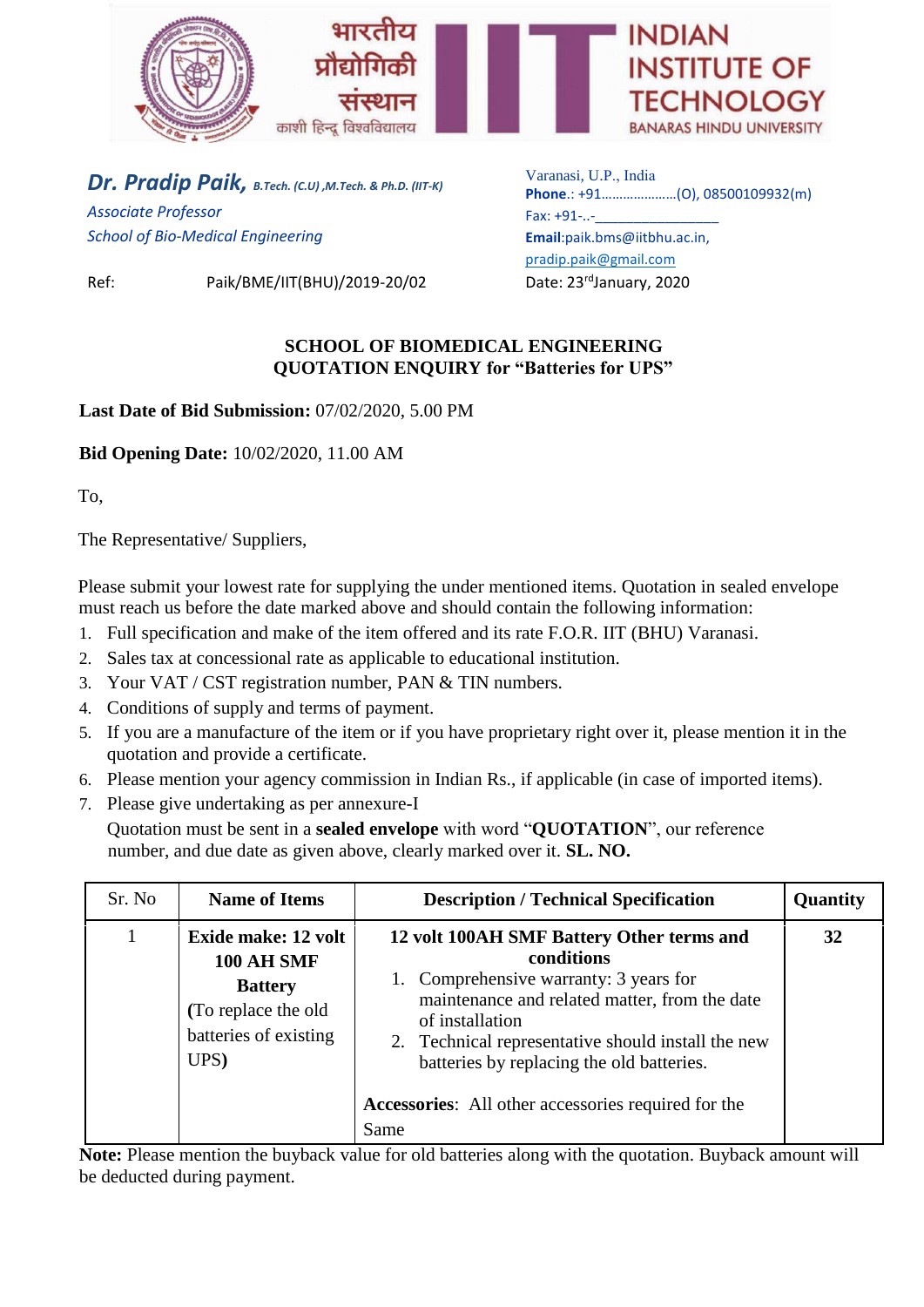# **N.B.:**

• Due date for submission of quotation latest by 07/02/2020.

 Other terms & conditions pertaining to item mentioned above, shall be mentioned below: The Sealed quotations will be opened on ...................... at ....................... in the office of ........................... ..................................................................... (This is mandatory in case of e-publishing).

## **Note: Accessories required to install the instruments must be provided by the vendors.**

- Installation should be free of cost.
- Warranty period to be clearly mentioned and should begin from the date of installation.

**Dr. Pradip Paik Associate Professor School of Biomedical Engineering Indian Institute of Technology (BHU) Varanasi 221 005, UP, Ind**







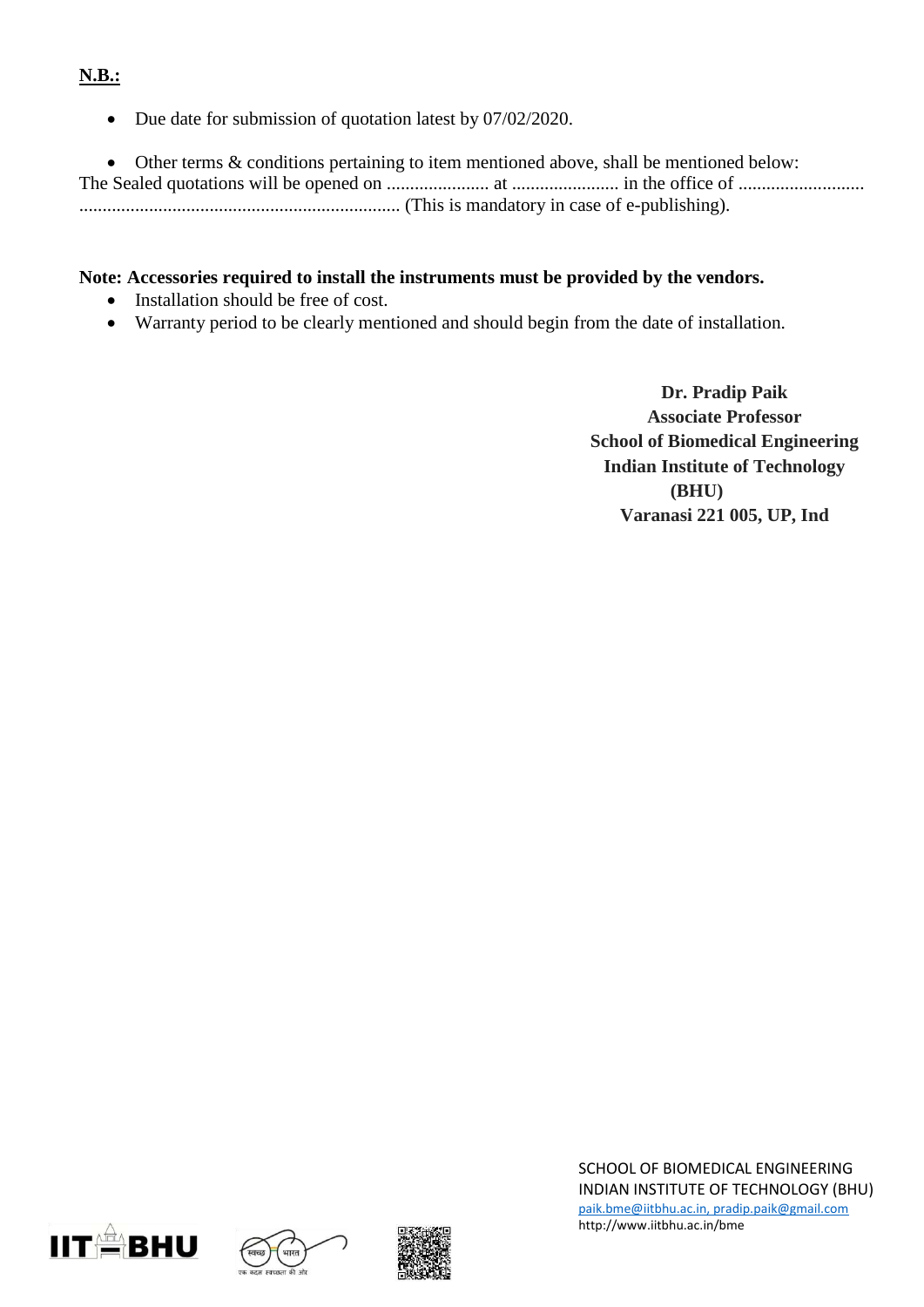#### **DECLARATION**

*(To be uploaded on the letter head of the firm submitting the bid)*

- **1.** I, ------------------------------------------------- Son /Daughter of Shri----------------------------------------- ------------------------------------------------------------ Proprietor/ Partner/ CEO /MD/ Director/ Authorized Signatory of M/s. -- ---------------------------------------------------- am competent to sign this declaration and execute this tender document.
- **2.** I have carefully read and understood all the terms and conditions of the tender and hereby convey my acceptance of the same.
- **3.** The information/ documents furnished along with the above application are true and authentic to the best of my knowledge and belief.
- **4.** I/ we/ am are well aware of the fact that furnishing of any false information/ fabricated document would lead to rejection of my tender at any stage besides liabilities towards prosecution under appropriate law.
- **5.** Each page of the tender document and papers submitted by my Company is authenticated, and I take full responsibility for the entire documents uploaded.
- **6.** This is certified that our organization has been authorized (Copy uploaded) by the OEM to participate in Tender. We further certify that our organization meets all the conditions of essential eligibility criteria and technical specifications laid down in this tender document. Moreover, OEM has agreed to support on regular basis with technology / product updates and extend support for the warranty.
- **7.** The prices quoted in the price bids are subsidized due to academic discount given to IIT (BHU), Varanasi.
- **8.** We, further specifically certify that our organization has not been Black Listed/De Listed or put to any Holiday by any Institutional Agency/Govt. Department/Public Sector Undertaking in the last three years.

---------------------------------------------

Date: -------------------------------

Signature of the Authorized Person

| Place: ----------------<br>--- |
|--------------------------------|
|                                |

Full Name ---------------------- Company Address